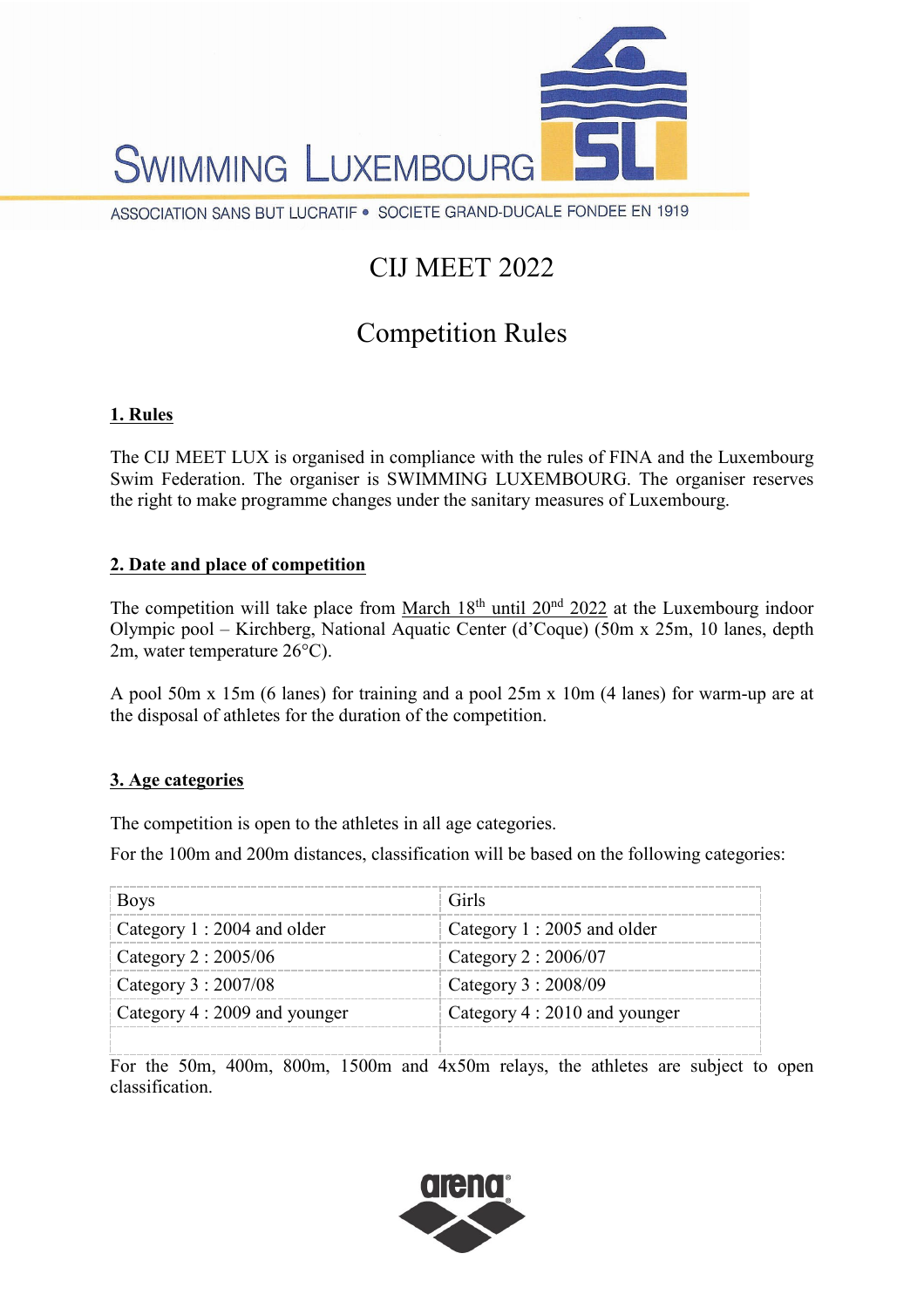

#### **4. Heats semi-finals and finals**

*To guarantee a fluid competition, a maximum of 2100 entries will be accepted. The Organisation Committee reserves the right to exclude entries after closing of registration.* 

The 50m races will be heats to qualify for semi-finals and then finals. The heats shall be made up according to the entry times without taking into account the age category. The heats are swum in 10 lanes. The 16 fastest boys and girls from each race out of the unique category shall qualify for the semi-finals, even if they have not reached the time standard. The 8 finalists contest an A final and swim in 8 lanes.

There will be heats in the 100m, 200m, 400m freestyle et 400m medley to qualify for the finals. The heats shall be made up according to the entry times without taking into account the age category. The heats are swum in 10 lanes.

After the 100m and 200m heats, the 8 fastest boys and 8 fastest girls from each category and race will be qualified for the finals, even if the time standard has not been reached. The 100m and 200m races are swum by age category on 8 lanes and are subject to classification by age category. The sequence for finals starts with category 4 and finishes with category 1. If necessary, and in particular in the case of not enough qualifying for a race, 2 categories can be regrouped into one race. In this instance, the starting order will be determined by the qualifying times.

The 400m freestyle and 400m medley finals will be swum in open category in 8 lanes and will be subject to open classification (A Finals only).

The 800m freestyle and 1500m freestyle are swum in open category in direct finals on 10 lanes and are subject to open classification. Series are limited to 3 per race for boys and girls respectively. The entry time must have been realised in the period from 01.01.2021 until 05.03.2022, a proof of performance should be provided.

There will be direct finals in 8 lanes in the 4x50m freestyle and the 4x50m medley relays and open classification. The relays are mixed and must be composed of 2 girls and 2 boys.

Non-participation in a final must be declared to the competition office within the time of announcement of the results of the series. A non-declared absence from a final will be sanctioned by a fine of 20  $\epsilon$ . In the spirit of fair play towards all participants and all teams, the organiser appeals for any such cancellations to be done on time and in the correct way. All athletes will be mentioned on the results lists, even if the time standards have not been reached.

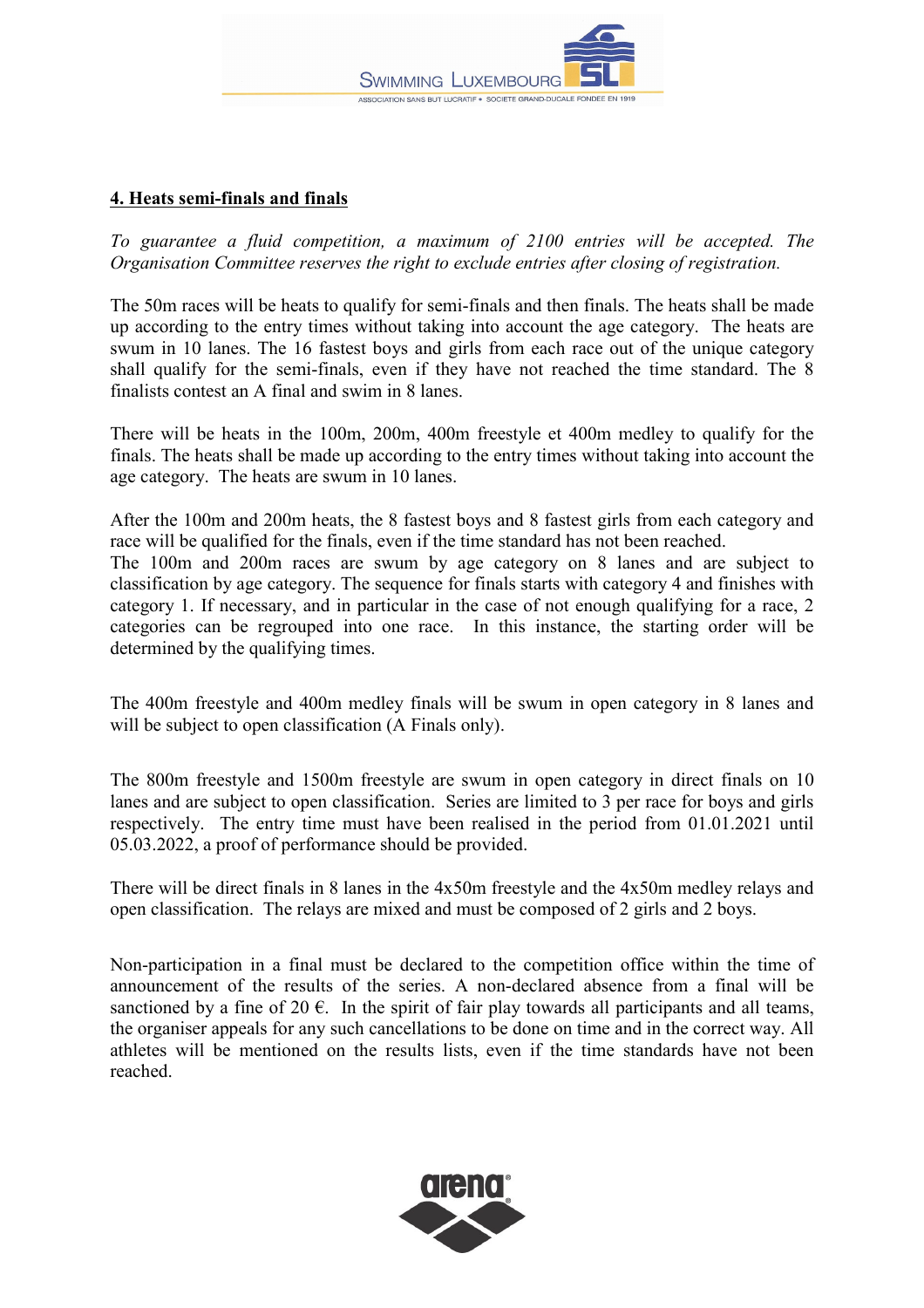

#### **5. Deadline for registration**

The deadline for registration is March  $05<sup>th</sup> 2022$  at 8 p.m. at the secretariat of Swimming Luxembourg or via mail. Entries received after this date will not be taken into consideration.

To facilitate the registration procedure and reduce the risk of errors, participants are invited to send their entries via the LENEX file specially adapted for this competition. Fill out the LENEX file correctly by respecting the following points:

- Name of swimming club and abbreviation
- Last name, first name, year of birth and nationality of the swimmer
- Competition licence number of each swimmer
- The number of all events per athlete
- The best entry time established in a 25m or 50m pool between 01.01.2021 until 05.03.2022
- The date and place of entry time

An alternative to using the LENEX file, and in order to avoid any confusion, participants are invited to use either the EXCEL or DSV file, which are also available on [www.swimming.lu.](http://www.swimming.lu/)

Completed forms must be sent to the following address:  $ci\partial s$  wimming.

If a competitor from a team cannot participate, he/she can be replaced in the same race(s) by another competitor of the same age, the same gender and from the same team. This change must be indicated to the office at least one hour before the start of the first part of the competition. Supplementary entries will not be accepted, even if the participant is already entered for other races.

#### **6. Entry fees**

Entry fees are 6  $\epsilon$  for each individual race and 9  $\epsilon$  for the relays.

In the case of absence, there is no reimbursement.

All entry fees must be paid at the latest by March  $05<sup>th</sup> 2022$  to the Swimming Luxembourg bank account at

> **BGL BNP Paribas** code SWIFT BGLLLULL code IBAN: LU15 0030 5366 6696 0000 with the mention « CIJ Meet LUX »

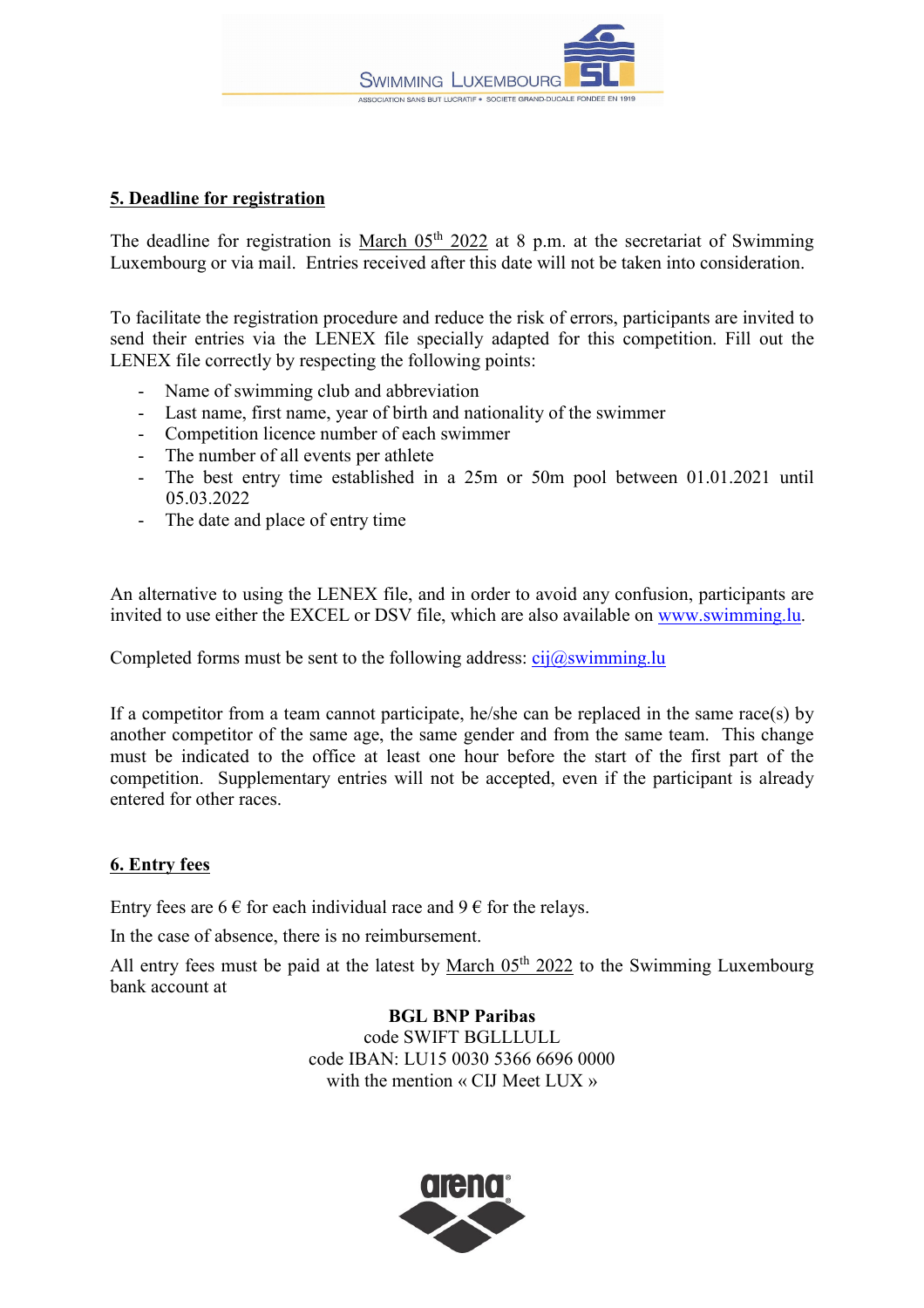

## **7. Meals**

Swimming Luxembourg proposes meals which can be taken at the National Sports Center. Meals can be ordered using the forms foreseen for this. Payment must be made by transfer before March 05<sup>th</sup> 2022 to the Swimming Luxembourg account referred to under Point No. 6 with the mention « CIJ MENU ».

#### **8. Welcome desk**

Teams are welcome from 12 midday on Friday, March 18<sup>th</sup> 2022 at the National Sports Center, d'Coque.

Possibility to have slots in the basement 50m pool for Friday morning and/or afternoon. Please get in touch with M Didier Ecker on email [didier.ecker@swimming.lu.](mailto:didier.ecker@swimming.lu)

#### **9. Prizes**

In the 4 categories of the 100m and 200m races and in the open category of the 50m, 400m, 80m and 1500m and 4x50m relays, the first three athletes will receive a medal provided that the time standard was reached in the final.

The first athlete in each of the 50m races will receive a prize of 50  $\epsilon$ .

The best performance girl and best performance boy (FINA points) will receive a prize to the value of 250  $\epsilon$ .

An award of 75  $\epsilon$  will be given to an athlete setting a new meet record.

#### **10. Team classification**

The « Félicien Hanrion Trophy » is automatically open to all teams participating at CIJ MEET LUX.

Team classification is based on all the results of all the races. To be considered, the time standards must have been reached.

The points are attributed in the following way:

1st - 13 points  $2<sup>nd</sup>$  - 8 points  $3<sup>rd</sup> - 5$  points  $4<sup>th</sup>$  - 3 points